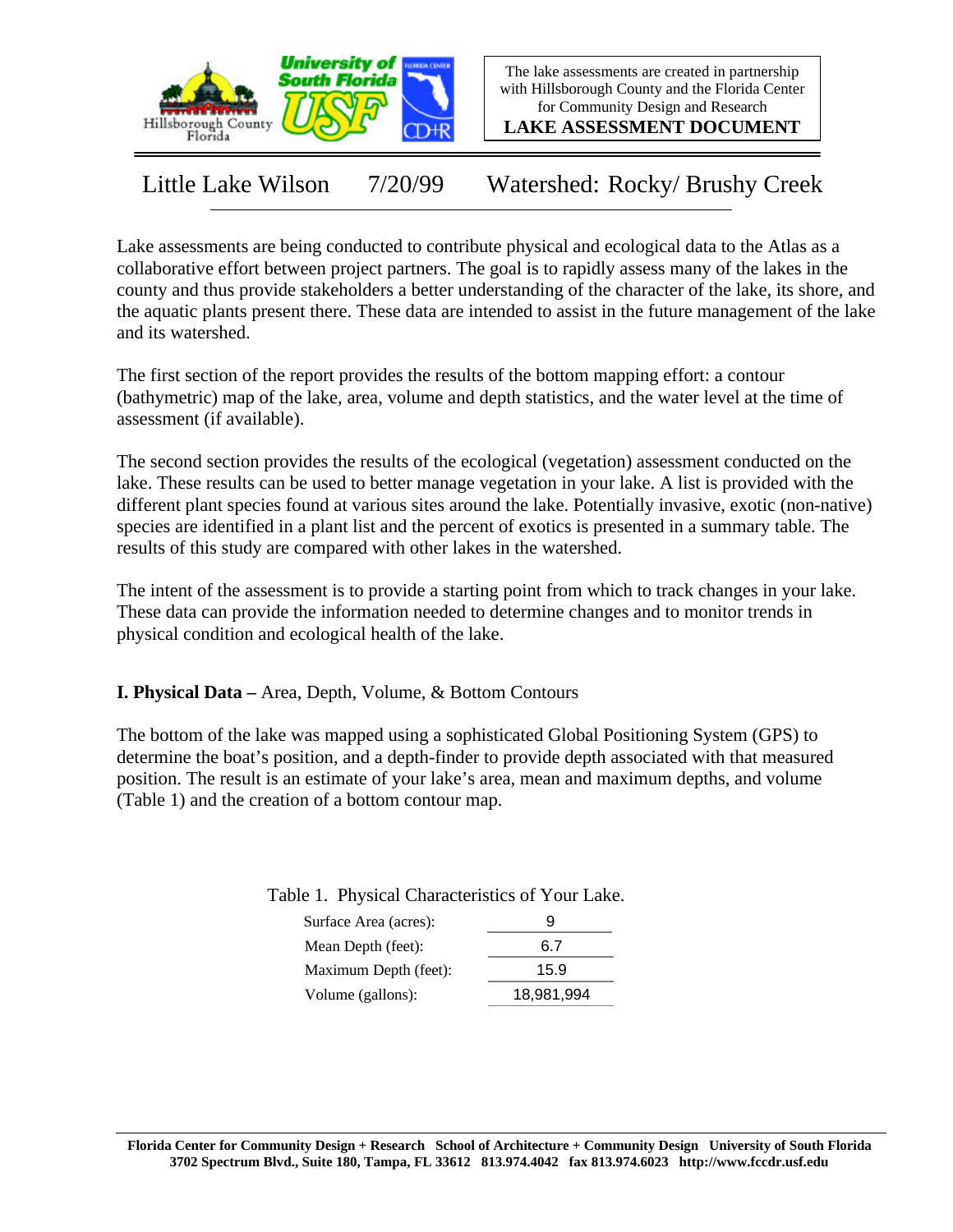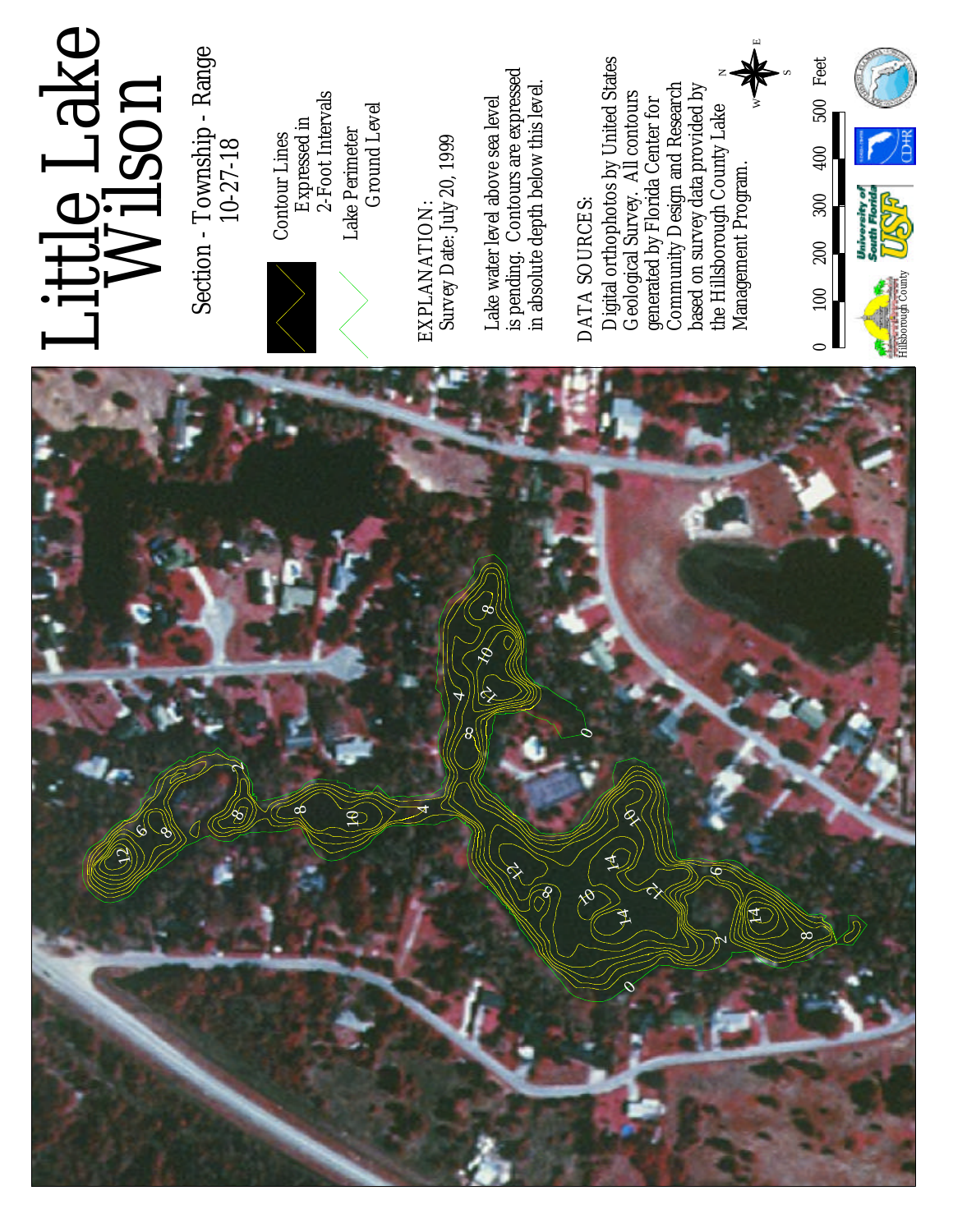

**LAKE ASSESSMENT DOCUMENT**

Little Lake Wilson 7/20/99 Watershed: Rocky/ Brushy Creek

## **II. Ecological Data**

Aquatic Plant Survey

Approximately equispaced sites are haphazardly mapped around the lake and the aquatic plants at each site are surveyed. The total number of species from all sites is used to approximate the total diversity of aquatic plants and the percent of invasive-exotic plants on the lake and in the watershed (Table 2). Many of these plants are considered ecologically harmful, as they tend to out-compete native species. Such "nuisance" plants can also make boating and other recreational activities difficult or impossible. The common and scientific names of plant species found on your lake are listed in Table 3.

> Table 2. Comparison of species diversity between your lake and other assessed lakes located within your watershed.

|                        | Little Lake Wilson | Rocky/ Brushy Creek<br>(Average) |  |
|------------------------|--------------------|----------------------------------|--|
| Number of Taxa:        | 47                 | 35                               |  |
| Percent Exotic Plants: | 15%                | 18%                              |  |

Table 3. Botanical and common names of the most commonly found plants on your lake. Percent frequency (of occurence), habit (location where found), status (native or exotic), and EPPC status are provided.

| Common Name                            | <b>Plant Species</b>      | Frequency | Habit     | <b>Status</b> | <b>EPPC</b> |
|----------------------------------------|---------------------------|-----------|-----------|---------------|-------------|
| Water Spangles, Water Fern             | Salvinia minima           | 100%      | Floating  | Native        | <b>NL</b>   |
| Cypress                                | Taxodium spp.             | 100%      | Emergent  | Native        | <b>NL</b>   |
| Algal Mats, Floating                   | Algal spp.                | 80%       | Floating  | Unknown       | Unknow      |
| Wild Taro, Dasheen, Coco Yam           | Colocasia esculenta       | 80%       | Emergent  | Exotic        |             |
| Manyflower Marshpennywort, Water Penny | Hydrocotyl umbellata      | 80%       | Emergent  | Native        | <b>NL</b>   |
| Water Primroses, Primrosewillow        | Ludwigia spp.             | 80%       | Emergent  | Unknown       | <b>NL</b>   |
| <b>Climbing Hempvine</b>               | Mikania scandens          | 80%       | Emergent  | Native        | <b>NL</b>   |
| <b>Giant Duckweed</b>                  | Spirodela polyrhiza       | 80%       | Floating  | Native        | <b>NL</b>   |
| Southern Waternymph                    | Najas guadelupensis       | 70%       | Submersed | Native        | <b>NL</b>   |
| Torpedo Grass                          | Panicum repens            | 70%       | Emergent  | Exotic        |             |
| Common Buttonbush                      | Cephalanthus occidentalis | 60%       | Emergent  | Native        | <b>NL</b>   |
| Wax Myrtle                             | Myrica cerifera           | 60%       | Emergent  | Native        | <b>NL</b>   |
| Swamp Fern                             | Blechnum serrulatum       | 50%       | Emergent  | Native        | <b>NL</b>   |
| Baldwin's Spikerush, Roadgrass         | Eleocharis baldwinii      | 50%       | Submersed | Native        | <b>NL</b>   |
| <b>Pickerel Weed</b>                   | Pontederia cordata        | 50%       | Emergent  | Native        | <b>NL</b>   |
| <b>Brazilian Pepper</b>                | Schinus terebinthifolius  | 50%       | Emergent  | Exotic        |             |

Florida Center for Community Design + Research School of Architecture + Community Design University of South Florida 3702 Spectrum Blvd., Suite 180, Tampa, FL 33612 813.974.4042 fax 813.974.6023 http://www.fccdr.usf.edu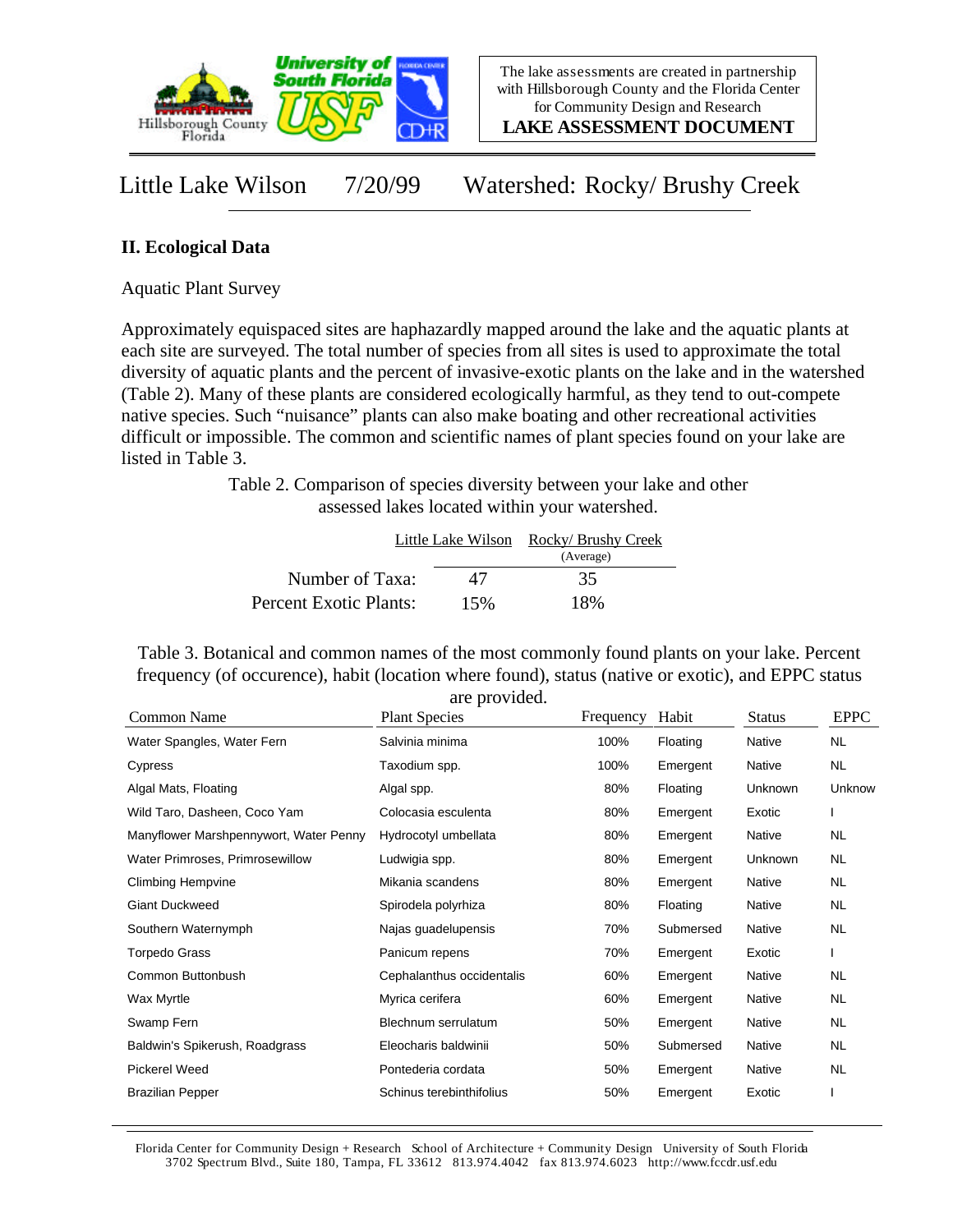## Little Lake Wilson 7/20/99 Watershed: Rocky/ Brushy Creek

| Asian Pennywort, Coinwort, Spadeleaf       | Centella asiatica           | 40% | Emergent  | Native        | NL        |
|--------------------------------------------|-----------------------------|-----|-----------|---------------|-----------|
| Dayflower                                  | Commelina diffusa           | 40% | Emergent  | Exotic        | <b>NL</b> |
| False Daisy, Yerba De Tajo                 | Eclipta alba (prostrata)    | 40% | Emergent  | Native        | <b>NL</b> |
| Laurel Oak; Diamond Oak                    | Quercus laurifolia          | 40% | Emergent  | Native        | NL        |
| Cattails                                   | Typha spp.                  | 40% | Emergent  | Native        | NL        |
| Muskgrass                                  | Chara spp.                  | 30% | Submersed | <b>Native</b> | NL        |
| Maidencane                                 | Panicum hemitomon           | 30% | Emergent  | Native        | <b>NL</b> |
| Knot grass                                 | Paspalum distichum          | 30% | Emergent  | Native        | NL        |
| Southern Red Maple                         | Acer rubrum var. trilobum   | 20% | Emergent  | Native        | <b>NL</b> |
| Common Bacopa, Herb-Of-Grace               | Bacopa monnieri             | 20% | Submersed | <b>Native</b> | NL        |
| Camphor-tree                               | Cinnamomum camphora         | 20% | Emergent  | <b>Native</b> | L         |
| <b>Fragrant Flatsedge</b>                  | Cyperus odoratus            | 20% | Emergent  | Native        | <b>NL</b> |
| Loblolly Bay                               | Gordonia lasianthus         | 20% | Emergent  | Native        | <b>NL</b> |
| Hydrilla, waterthyme                       | Hydrilla verticillata       | 20% | Submersed | Exotic        | L         |
| Dahoon Holly                               | Ilex cassine                | 20% | Emergent  | <b>Native</b> | <b>NL</b> |
| <b>Common Duckweed</b>                     | Lemna spp.                  | 20% | Floating  | Native        | NL        |
| Sweetbay Magnolia                          | Magnolia virginiana         | 20% | Emergent  | Native        | NL        |
| Spatterdock, Yellow Pondlily               | Nuphar lutea var. advena    | 20% | Floating  | Native        | <b>NL</b> |
| Bulltongue Arrowhead, Duck Potato          | Sagittaria lancifolia       | 20% | Emergent  | Native        | <b>NL</b> |
| Filamentous Algae, Algal Mats              | Algae, Filamentous          | 10% | Floating  | Native        | NL        |
| <b>Alligator Weed</b>                      | Alternanthera philoxeroides | 10% | Emergent  | Exotic        | Ш.        |
| <b>Buttonweed</b>                          | Diodia virginiana           | 10% | Emergent  | Native        | <b>NL</b> |
| Rush Fuirena                               | Fuirena spp.                | 10% | Emergent  | <b>Native</b> | NL        |
| Swamp Rosemallow, Swamp Hibiscus           | Hibiscus grandiflorus       | 10% | Emergent  | <b>Native</b> | <b>NL</b> |
| Fourpetal St. John's-Wort                  | Hypericum tetrapetalum      | 10% | Emergent  | Native        | <b>NL</b> |
| Banana Lily, Big Floatingheart             | Nymphoides aquatica         | 10% | Floating  | <b>Native</b> | NL        |
| Royal Fern                                 | Osmunda regalis             | 10% | Emergent  | Native        | <b>NL</b> |
| Frog-fruit, Carpetweed, Turkey Tangle Fogf | Phyla nodiflora             | 10% | Emergent  | Native        | NL        |
| Smartweed, Knotweed                        | Polygonum spp.              | 10% | Emergent  | Native        | <b>NL</b> |
| Water Oak                                  | Quercus nigra               | 10% | Emergent  | <b>Native</b> | <b>NL</b> |
| Popcorn Tree, Chinese Tallow Tree          | Sapium sebiferum            | 10% | Emergent  | Exotic        | L         |